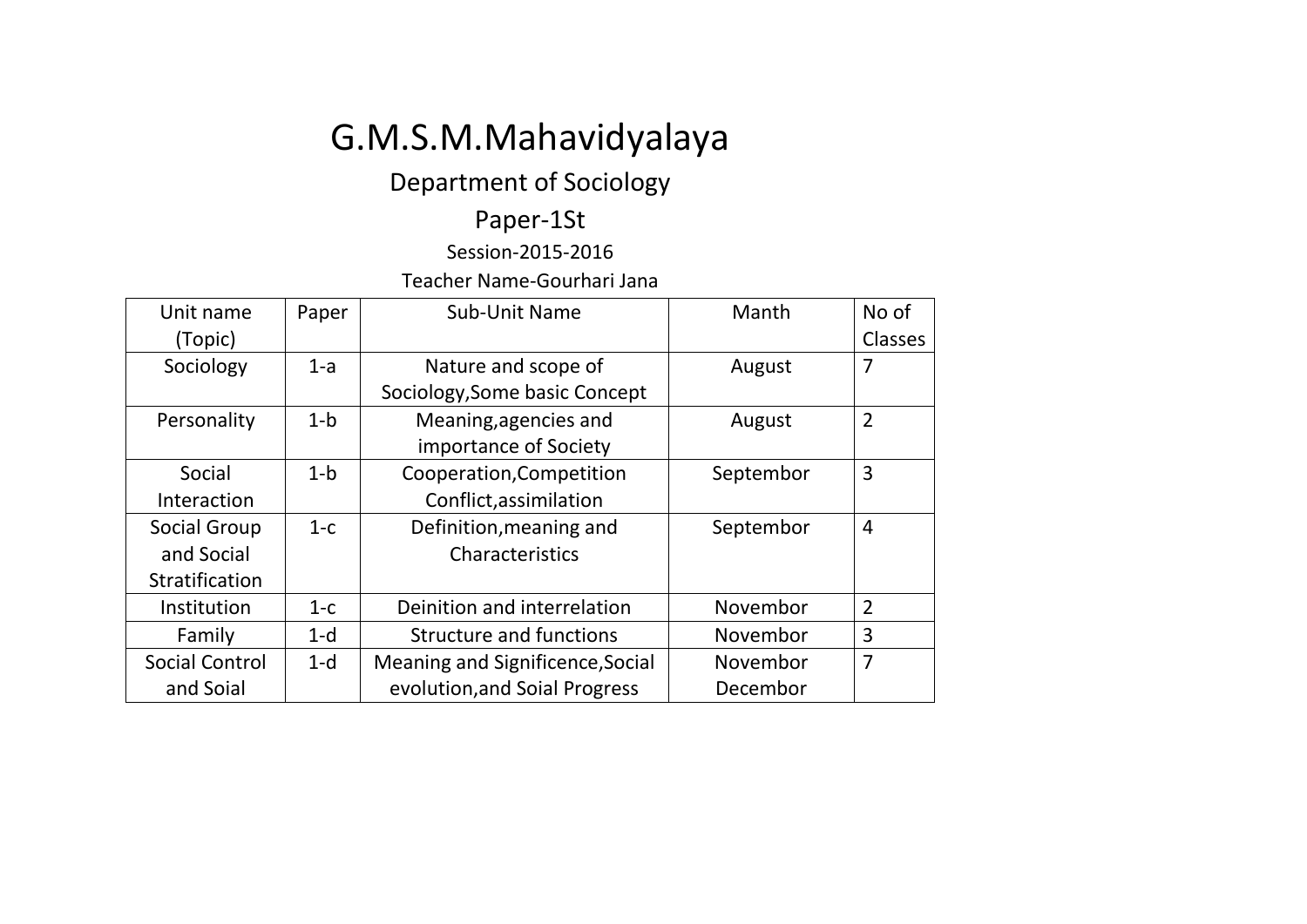### G.M.S.M.Mahavidyalaya Department of Sociology Paper-2nd Session-2015-2016 Teacher Name-Gourhari Jana

| Unit name (Topic)        | Paper | Sub-Unit Name                     | Manth     | No of Classes |
|--------------------------|-------|-----------------------------------|-----------|---------------|
| Transition from social   | $2-a$ | Emergence of Sociology as a       | August    | 2             |
| philosophical thought to |       | new discipeline                   |           |               |
| sociological thought     |       |                                   |           |               |
| Augustecomte             | $2-a$ | Positivism, lawof three stage     | August    | 3             |
| Herbert spencr           | $2-b$ | Organic analogy, theory of        | August    | 3             |
|                          |       | social evolution                  | Septembor |               |
| Emile Durkheim           | $2-b$ | Division of                       | Septembor | 3             |
|                          |       | labour, suicide, Religion         |           |               |
| Karl Marx                | $2-c$ | Dialectics, histori               | Septembor | 3             |
|                          |       | calmeterialism, classand class    |           |               |
|                          |       | and class struggle                |           |               |
| Maxweber                 | $2-c$ | Protestant                        | Octobor   | 3             |
|                          |       | ethic, Authority, Bureaucracy     |           |               |
| Sociological thought     | $2-d$ | Indian                            | Octobor   | 5             |
|                          |       |                                   | Novembor  |               |
| Approaches to the        | $2-d$ | Indological, Historical, Dialecti | Novembor  | 6             |
| Study                    |       | cal                               | Decembor  |               |
|                          |       |                                   |           |               |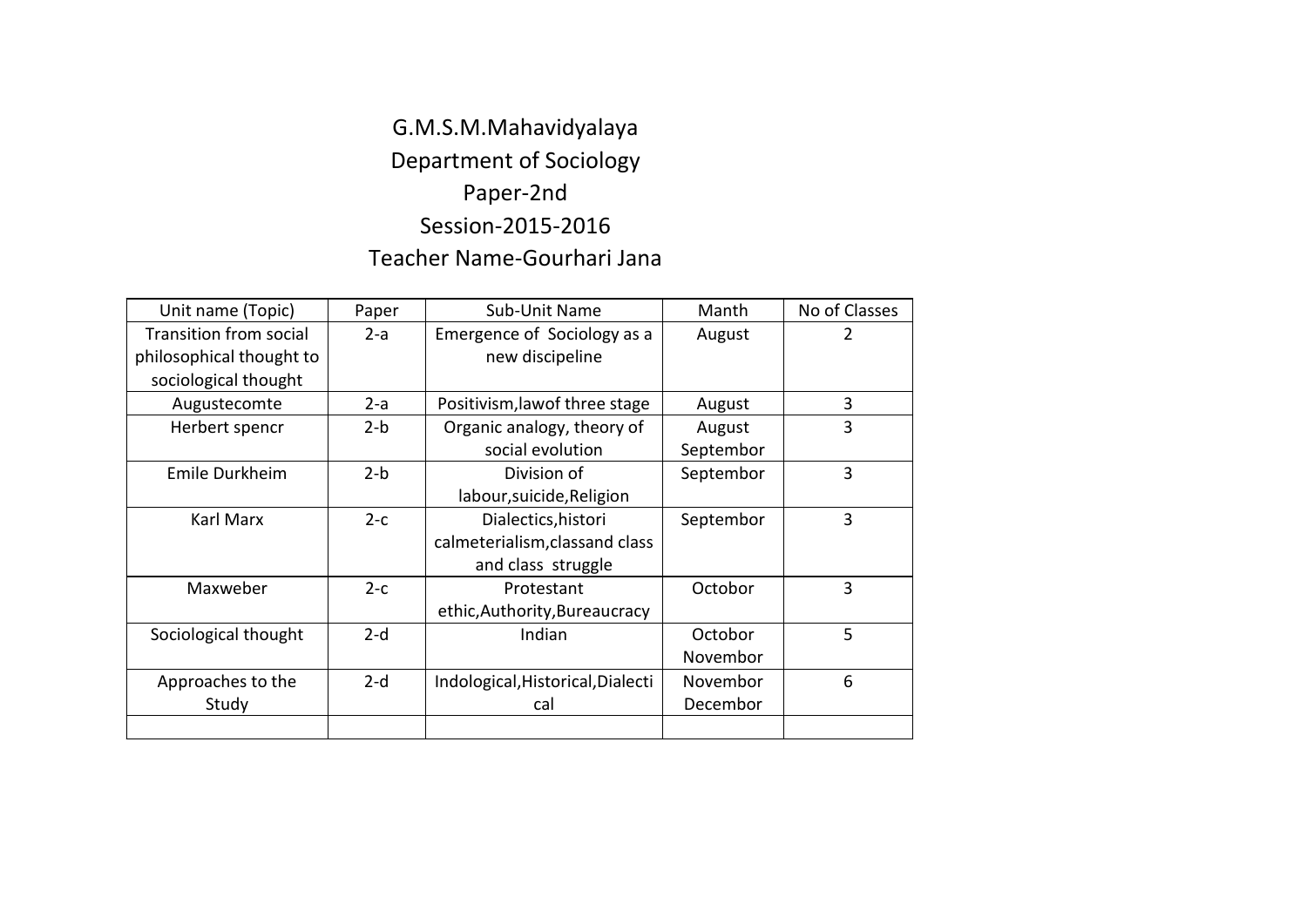## G.M.S.M.Mahavidyalaya

Department of Sociology Paper-3rd Session-2015-2016 Teacher Name-Gourhari Jana

| Unit name (Topic)       | Paper | Sub-Unit Name         | Manth     | No of Classes  |
|-------------------------|-------|-----------------------|-----------|----------------|
| Society in Prebritish   | $3-a$ | Land                  | August    |                |
| India                   |       | Ownership, village    |           |                |
|                         |       | economy,jajmani       |           |                |
|                         |       | System                |           |                |
|                         |       |                       |           |                |
| Impacty of British rule | $3-a$ | Growth of rural       | August    | 3              |
| on indian Society       |       | poverty, rise of new  |           |                |
|                         |       | <b>Social Classes</b> |           |                |
| Modern India            | $3-b$ | Unity and diversity   |           | 3              |
|                         |       | Problem of            | Septembor |                |
|                         |       | national              |           |                |
|                         |       | integration           |           |                |
| Changing scenario of    | $3-b$ | Impact of post        | Septembor | $\overline{2}$ |
| Marriage and Family     |       | independence          |           |                |
| <b>Changing Status</b>  | $3-b$ | Women                 | Septembor | $\mathbf{1}$   |
| <b>Caste System</b>     | $3-c$ | Social                | Octobor   | 3              |
|                         |       | mobility, caste and   |           |                |
|                         |       | class                 |           |                |
| Criticalassessment      | $3-c$ | Landreformas in       | Novembor  | 3              |
|                         |       | westbengal            |           |                |
| Rural development in    | $3-d$ | Panchayatirahj        | Novembor  | $\overline{2}$ |
|                         |       |                       |           |                |